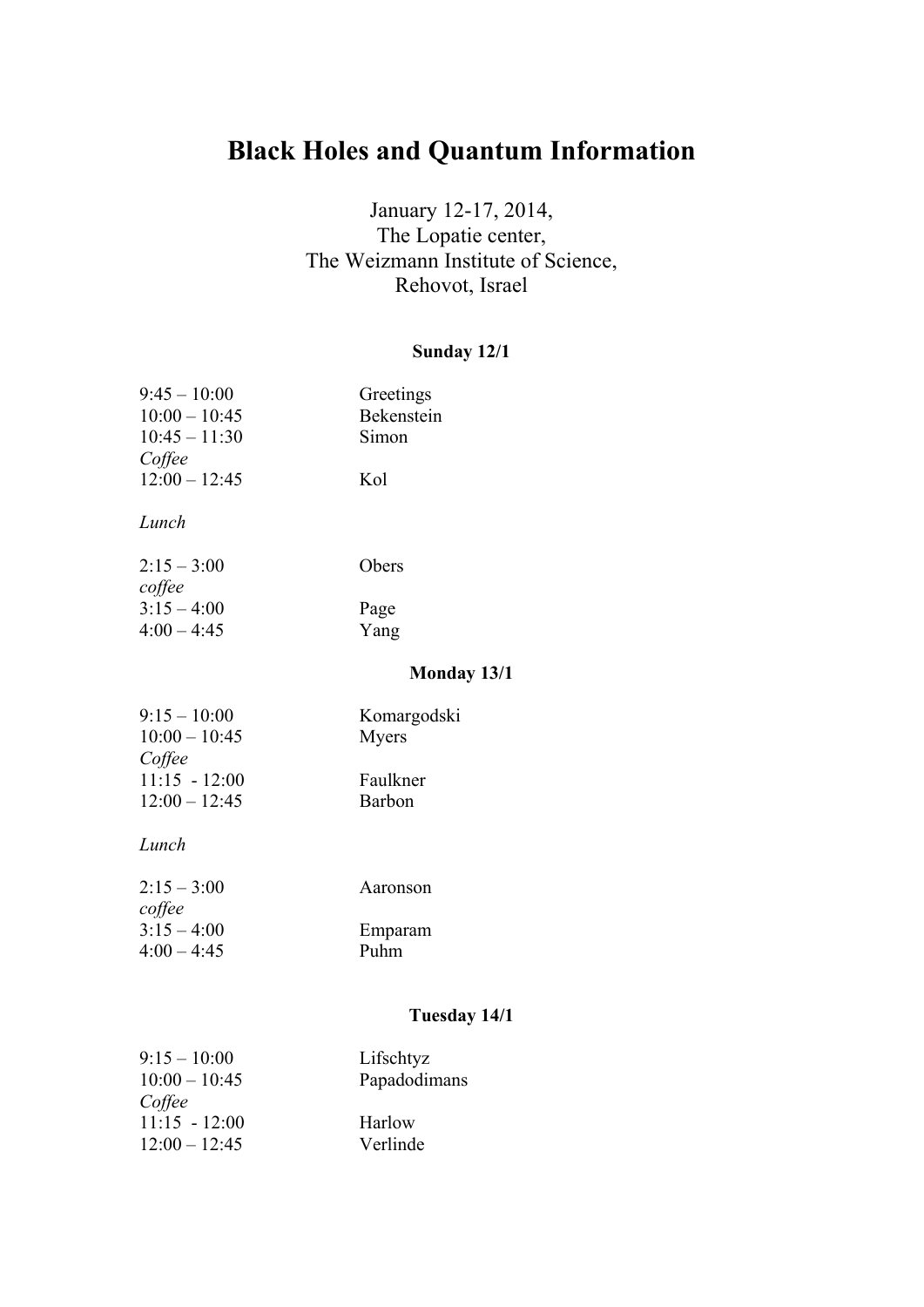#### **Wednesday 15/1**

(Note parallel administrative and scientific meeting) 9:00 – 11:00 COST core meeting 9:15 – 10:00 Perlmutter 10:00 – 10:45 Vercnocke *Coffee* 11:15 - 12:00 Bena 12:00 – 12:45 de Boer *Lunch* 2:15 – 3:15 *Special session on gender in academia and education Guest speaker: Prof. Hagit Messer-Yaron, Vice-chairperson of the Israeli Council for Higher Education, and the Tel-Aviv University school of engineering. Coffee* 3:45 – 4:30 Brustein  $4:30 - 5:15$  Toldo 7:00 *Banquet* **Thursday 16/1**

| $9:15 - 10:00$<br>$10:00 - 10:45$ | Lopez<br>Hubeny |  |
|-----------------------------------|-----------------|--|
| Coffee                            |                 |  |
| $11:15 - 12:00$                   | Rangamani       |  |
| $12:00 - 12:45$                   | Czech           |  |

#### *Lunch*

| $2:15 - 3:00$ | Ross       |
|---------------|------------|
| coffee        |            |
| $3:15 - 4:00$ | Thorlacius |
| $4:00 - 4:45$ | Bagchi     |

## **Friday 17/1**

| $9:15 - 10:00$  | Gary     |
|-----------------|----------|
| $10:00 - 10:45$ | Itzhaki  |
| Coffee          |          |
| $11:15 - 12:00$ | Camps    |
| $12:00 - 12:45$ | Vandoren |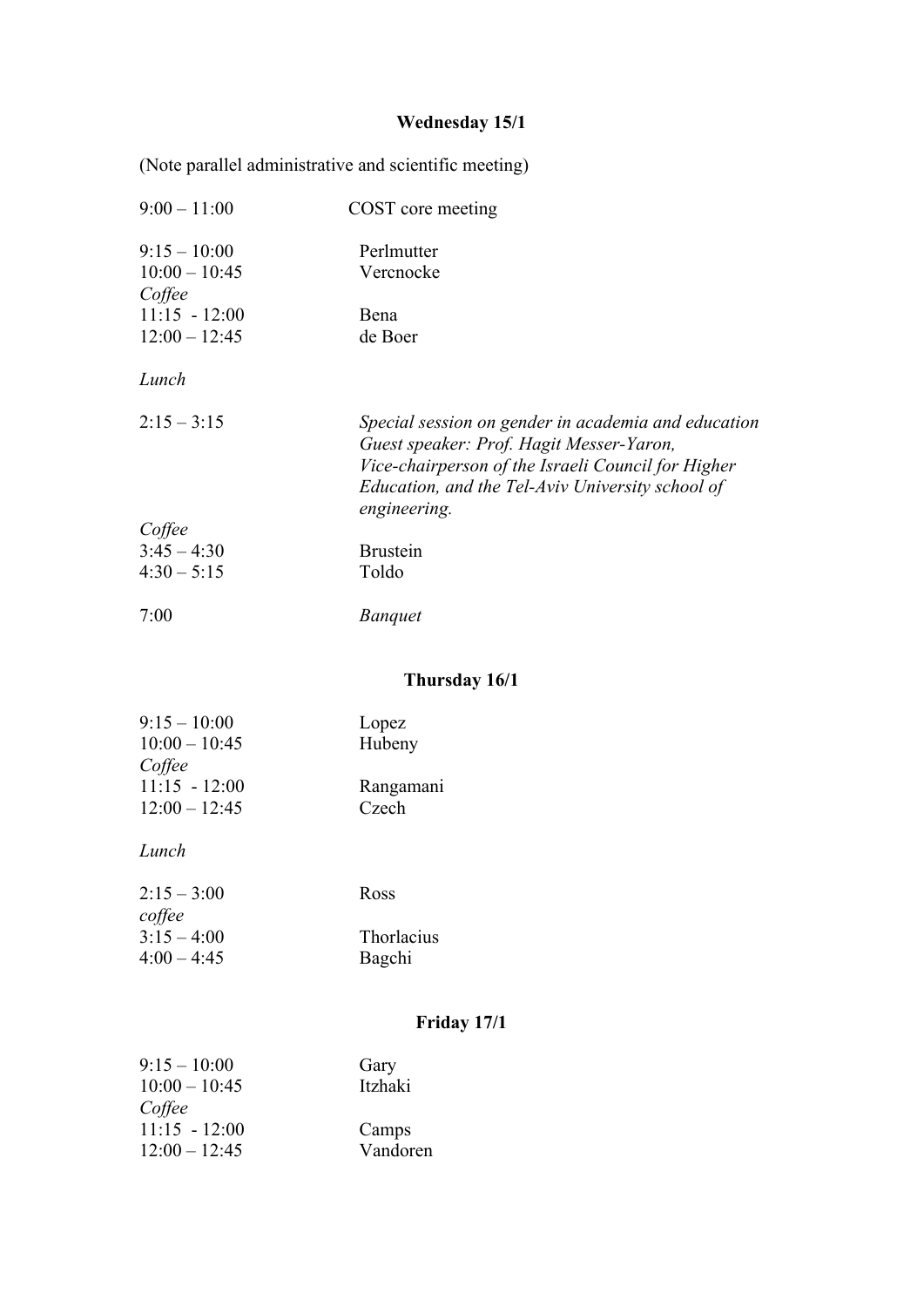| 1.  | <b>Scott Aaronson</b> | The Cryptographic Hardness of Decoding Hawking<br>Radiation                                                    |
|-----|-----------------------|----------------------------------------------------------------------------------------------------------------|
| 2.  | Arjun Bagchi          | Holographic Flatspace                                                                                          |
| 3.  | Jose Barbon           | Hamiltonian Complementarity                                                                                    |
| 4.  | Iosif Bena            | Black Hole Microstate Geometries and their Hovering<br>Mechanism                                               |
| 5.  | Jacob Bekenstein      | Positivity of mass in light of negative Casimir energies                                                       |
| 6.  | Ramy Brustein         | Firewalls, smoke and mirrors                                                                                   |
| 7.  | Joan Camps            | Generalized entropy and higher derivative gravity                                                              |
| 8.  | <b>Bartek Czech</b>   | The emergence of the radial direction, or how to quantify<br>UV/IR entanglement                                |
| 9.  | Jan de Boer           | <b>TBA</b>                                                                                                     |
| 10. | Roberto Emparan       | Universal features of black holes in the large D limit                                                         |
| 11. | Thomas Faulkner       | Gravitation from entanglement in holographic CFTs                                                              |
| 12. | Michael Gary          | The Geometry of Higher Spins Reconsidered                                                                      |
| 13. | Daniel Harlow         | Some Aspects of the Papadodimas/Raju Proposal                                                                  |
| 14. | Veronika Hubeny       | Holographic Entanglement Entropy and Black Holes                                                               |
| 15. | Nissan Itzhaki        | Some Lessons (and Speculations) on Black Holes from<br>the Cigar's Elliptic Genus                              |
| 16. | Barak Kol             | Backreaction to geodesics around black holes, quasi-periodic<br>decomposition and equivalent periodic sources. |
| 17. | Zohar<br>Komargodski  | Scale and Conformal Invariance of Massless QFT                                                                 |
| 18. | Gilad Lifschytz       | Decoding the hologram                                                                                          |
| 19. | Esperanza Lopez       | evolution of entanglement entropy in dynamical<br>backgrounds                                                  |
| 20. | Rob Myers             | On spacetine entanglement                                                                                      |